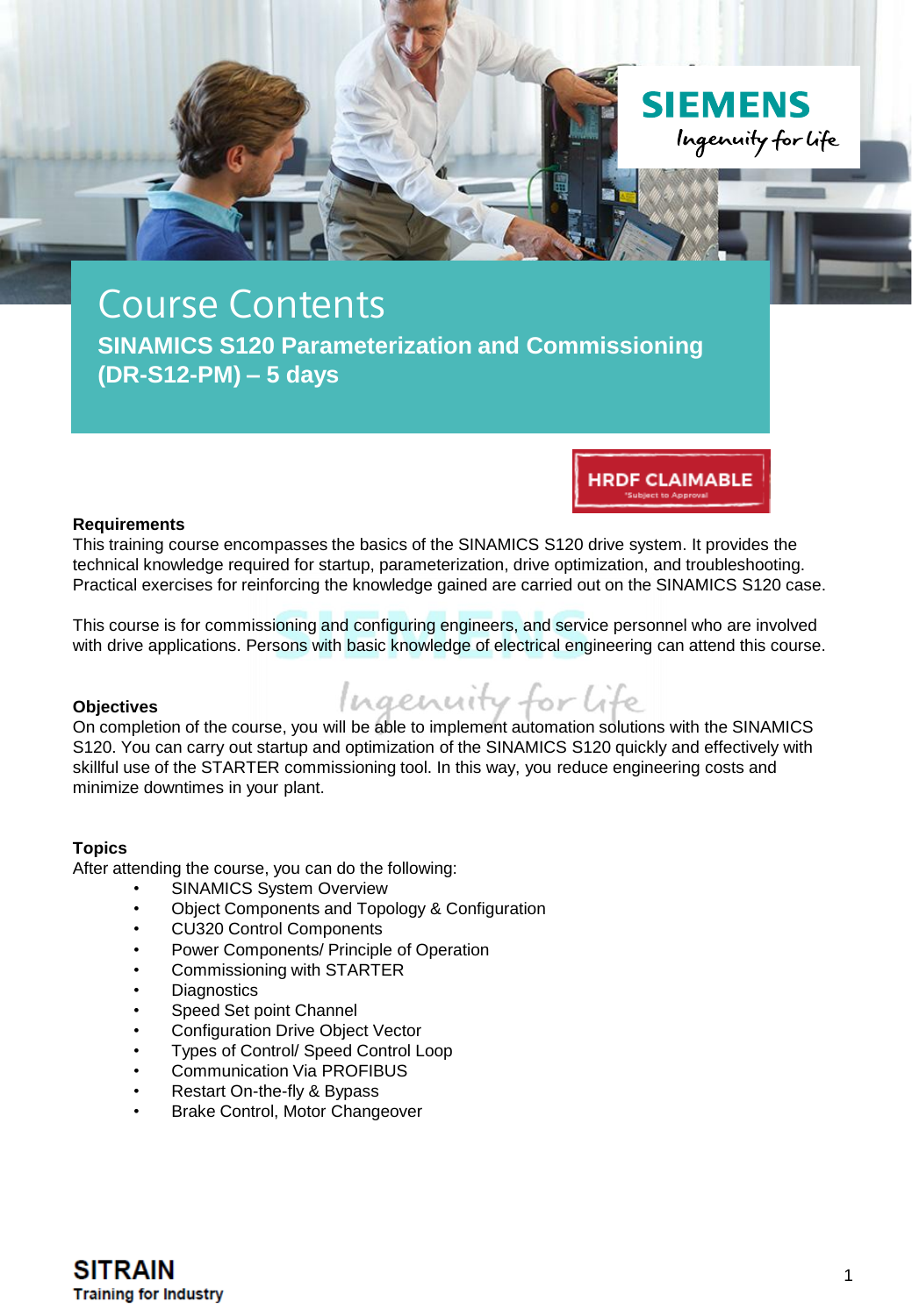

## **Course Certificate**

Certificate of participation will be awarded after the training.

**Contact Information SIEMENS MALAYSIA SDN. BHD. (93008-X) GST Reg No. 000956203008**

Digital Factory/ Process Industries & Drives Level 1, Reception, CP Tower, No. 11, Jalan 16/11, Pusat Dagang Seksyen 16, 46350 Petaling Jaya, Selangor. Helpdesk: 1800 808 8888<br>Fax: +60-3-7955 372 for life Fax: +60-3-7955 3720 **E-mail:** industry.my@siemer<br> **e-Pass:** siemens.asia/e-pass [siemens.asia/e-pass\\_v2/ASEAN](https://siemens.asia/e-pass_v2/ASEAN) Website: [www.siemens.com.my/sitrain](http://www.siemens.com.my/sitrain)

## **Bank Details**

Bank Name: Deutsche Bank (M) Sdn Bhd Bank Account Number : 0020768000 18th – 20th Floor, Menara IMC 8, Jalan Sultan Ismail, 50250, Kuala Lumpur Bank Swift Code : DEUTMYKLXXX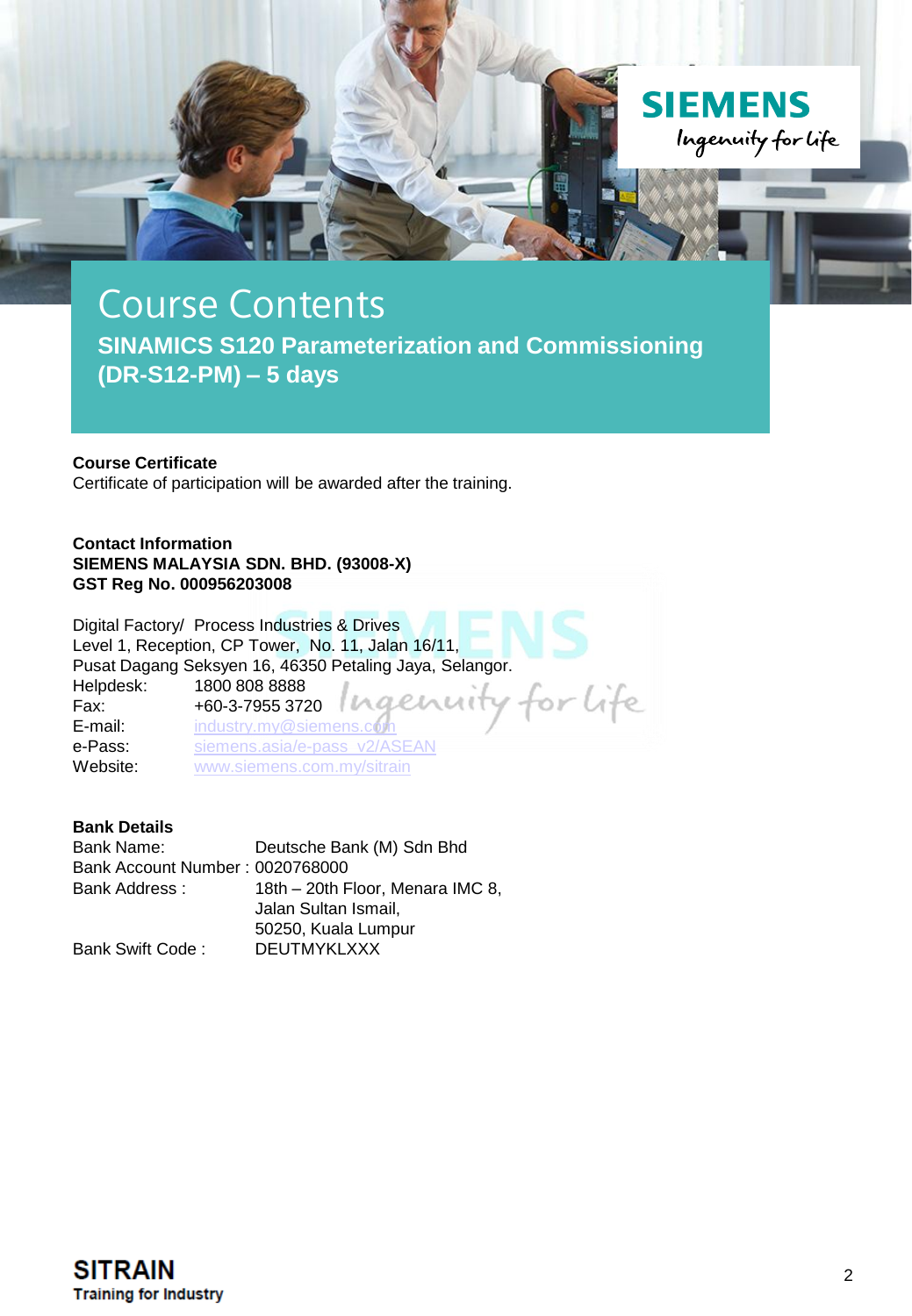

#### **Daywise Schedule**

#### **Day 1**

- 1. SINAMICS System Overview
	- The system concept of SINAMICS drive
	- SINAMICS drive design
	- Tools available for engineering and commissioning
- 2. Object Components and Topology & Configuration of Servo Drives
	- Structure of components and objects
	- Software architecture
	- Internal communication link Drive-CliQ

### **Day 2**

- 3. Control Components
	- Processor module CU320
	- Terminal modules
	- Extension boards
	- Sensor modules
- 4. Power Components/ Principle of Operation
	- Power components of modular design of device types book size and chassis/ cabinet module
	- Principle of operation of line-side and motor-side power components

### **Day 3**

- 5. Commissioning with STARTER/ Control Words/
	- BiCO-Technology
	- Commissioning and parameterize the drive system SINAMICS using the tool STARTER
- 6. Diagnostics
	- Diagnostics via LEDs and AOP30
	- Interpretation of fault messages and alarm indications
	- Diagnosis via STARTER
	- Application of diagnostics functions

### **Day 4**

- 7. Speed Setpoint Channel/ Configuration Drive Object Vector
	- Defining of a speed setpoint
	- Parameterize of speed setpoint channel and its functions
	- Interconnection of signals via STARTER
	- Configuration of the drive object "VECTOR"
- 8. Types of Control/ Speed Control Loop
	- Types of Control of SINAMICS S120
	- Principle of V/Hz-control and vector control with and without encoder

### **Day 5**

- 9. Communication Via PROFIBUS
	- Possibilities of PROFIBUS communication according to PROFIdrive V4
	- Integrate SINAMICS slave into the S7 Hardware Configuration
	- Use Standard Telegrams and adapt the interface "wiring"
- 10. Additional Functions: Restart On The Fly,
	- Bypass, Brake Control, Motor Changeover • Selected functions of the operating types "Servo" and "Vector"